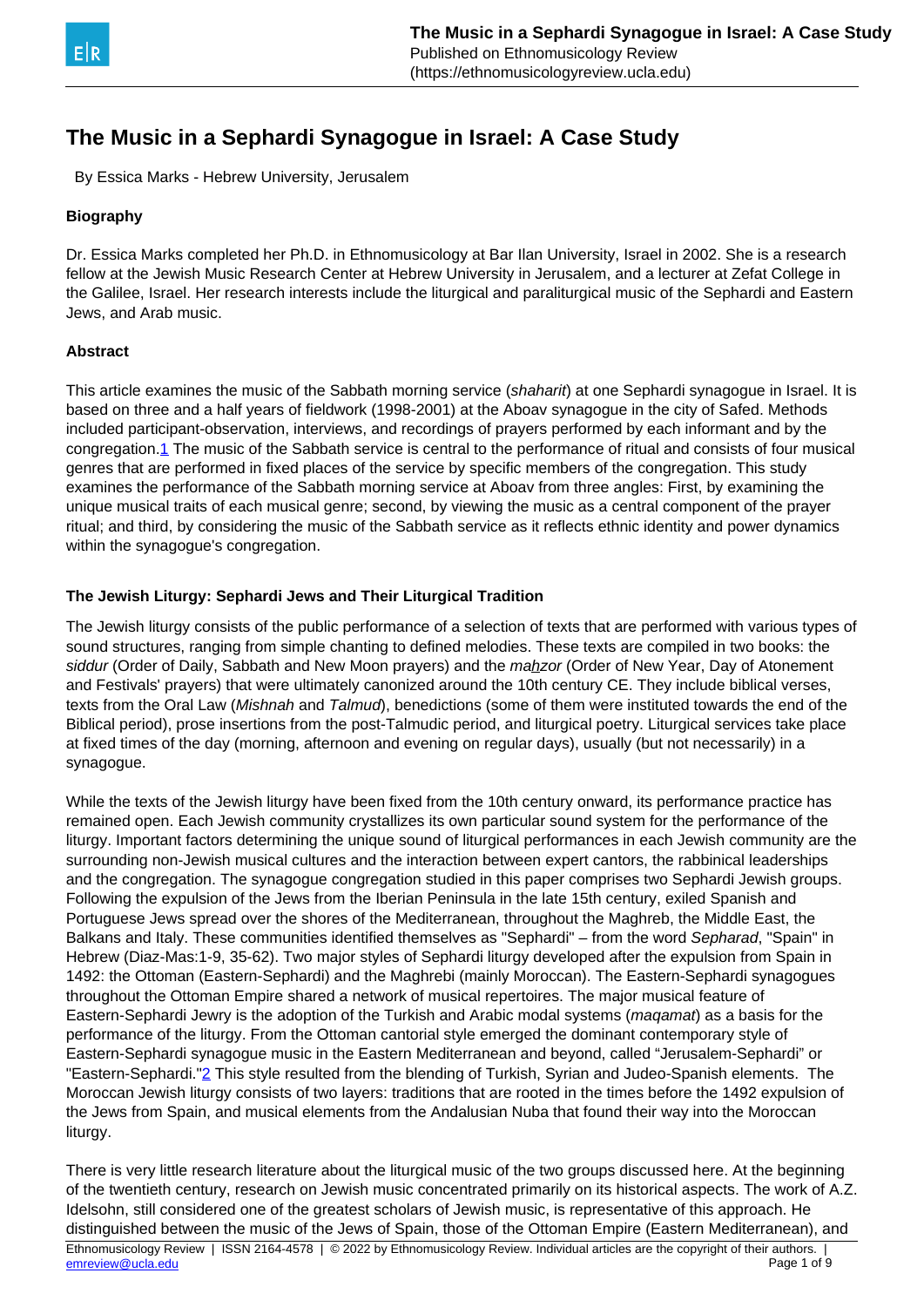<span id="page-1-0"></span>

Published on Ethnomusicology Review (https://ethnomusicologyreview.ucla.edu)

those of Morocco (Western Mediterranean). The fourth volume of his comprehensive research, Thesaurus of Hebrew Oriental Melodies, is devoted to Eastern Sephardi Music, that of the Sephardi Jews of the Ottoman Empire (Idelsohn 1923), and the fifth to the music of the Moroccan Jewish communities (ibid. 1925). Liturgical music is a central component of both of these works: Idelsohn analyzes the modal systems of the liturgical music of the two communities, and classifies various categories of melodic systems in their musical repertoire. Two studies of liturgical traditions of individual ethnic groups among the Sephardi communities were done in the 20th century. Lachmann (1940) was the first to document the liturgical tradition of the Jewish congregation of the island of Djerba in Tunisia. Kligman (1997) investigated the modal patterns of the liturgy in one synagogue of Syrian Jews in Brooklyn.

## **The Aboav Synagogue**

The Aboav Synagogue is situated in the old city of Safed, in the north of Israel, on the western slope of Mount Canaan. It was built at the beginning of the 16th century by a group of Jews who had been expelled from Spain in 1492. Safed was one of the places of refuge for the exiled Spanish Jews. The synagogue is named after a prominent Sephardi Jewish figure, Rabbi Yitzhak Aboav I, who lived in the first half of the 14th century in Spain and is known for his book "The candelabrum of light" (Menorat Hamaor), considered by all Sephardi Jews to be an important work of religious ethics (Shur 1983:9). When the community of Jews from Spain came to Safed in the beginning of the 16th century, they brought a Torah scroll that was written by Yitzhak Aboav in the 14th century and placed it in the synagogue they had built and named "Aboav Synagoue", after their famous Rabbi. This Torah scroll still exists and is situated in a special place in the synagogue. Aboav synagogue has been an active place of Sephardi Jewish worship since the early 16th century, and until the second half of the 20th century its congregation was Eastern-Sephardi, from various parts of the former Ottoman Empire (Shur 1983:43-82). The liturgical tradition created in the synagogue is known as an Eastern-Sephardic tradition, also practiced in the other old Sephardi synagogues of Safed.

After the establishment of the State of Israel in 1948, groups from the Maghreb, mainly Morocco, immigrated to Safed and settled there. Some members of these Moroccan groups became regular worshippers at the Aboav Synagogue. At the time of this research (1998-2001), the congregation of Aboav consisted of two large groups and a smaller one. One group was comprised of Eastern Sephardi Jews of Safed, descendants of the Sephardi Jews who settled in Safed immediately after the Spanish expulsion, as well as other Sephardi Jews from the former Ottoman Empire (Syria, Lebanon, and Turkey). This group had about 35 members. The second major group was composed of North African Jews, mostly from Morocco as well as some from Tunis. This group consisted of about 20 people. There was also a very small group (6-8 people) of Ashkenazi Jews[.3](#page-1-0) My fieldwork involved conversations and interviews with all members of the congregation. However, three people from the synagogue were my primary informants in this study: Shlomo Hadad, the regular cantor, Meir Cresanti, the synagogue beadle, and Shimon Sabag, the de facto leader of the Moroccan group in the congregation.

Shlomo Hadad was born in 1959, grew up in Safed, and learned his liturgical performance style from the previous cantor and from the elders of the synagogue. Hadad claims that the musical style of the previous cantor and of the elders had been Eastern-Sephardi, and considers that he is continuing the Eastern-Sephardi tradition in Aboav. Meir Cresanti, the synagogue beadle (*gabai*), is in charge of the administration of the synagogue. Cresanti's family has lived in Safed since the 18th century and his father was the previous cantor of Aboav. He is considered by the congregation to possess a vast knowledge of the Eastern-Sephardi liturgy. In addition to his administrative status, Mr. Cresanti is involved in every aspect of the service performance, including the style of performance and who is entitled to perform. The third primary informant, Simon Sabag, is the prayer leader of the first section of the service (Dawn prayers). Born in 1943 in Morocco, Mr. Sabag performs his part of the service in the Moroccan style, and is considered to be a representative of the North African group in the synagogue.

## **Aboav Synagogue images**



Ethnomusicology Review | ISSN 2164-4578 | © 2022 by Ethnomusicology Review. Individual articles are the copyright of their authors. [emreview@ucla.edu](mailto:emreview@ucla.edu) Page 2 of 9

**[4]**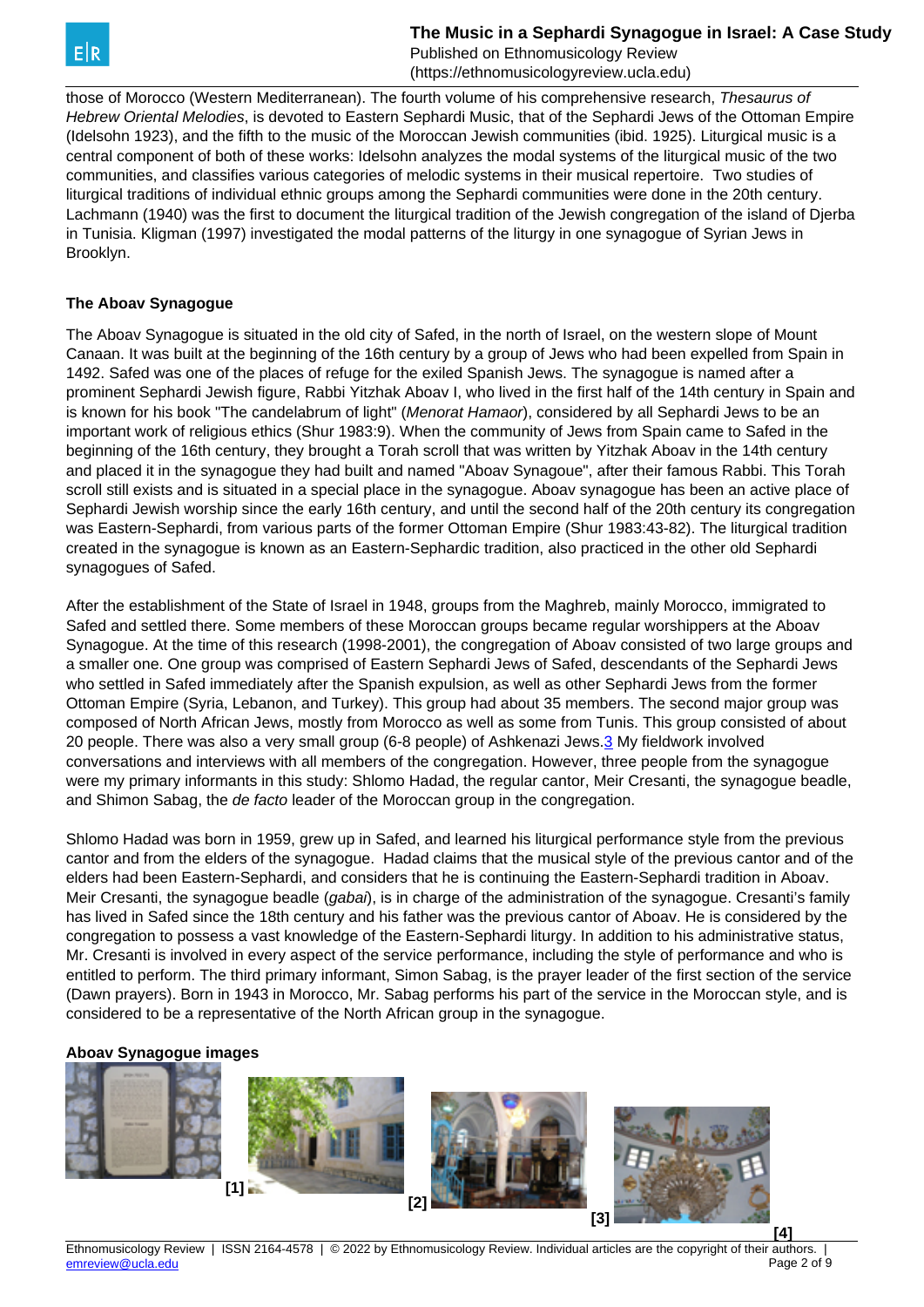<span id="page-2-0"></span>

## **Music in the Abaov Synagogue**

The Jewish-Sephardi Sabbath service is composed of five sections. In Aboav sections of the service are divided between various members of the congregation in the following way: 4 Dawn prayers (*tefillot hashahar*, the first part of the *shaharit*) are performed by the Moroccan prayer leader, Simon Sabag, followed by the psalms, which are performed by Mr. Sabag and an Eastern-Sephardi congregation member, usually the beadle. Mr. Hadad, the regular cantor, leads the compulsory prayers, and then is joined by other congregation members for the Cantillation of the Pentateuch and Prophets. Various members of the congregation or guests perform additional services. During my research it became clear that the Eastern Sephardi and Moroccan members of the congregation had very different styles of musical performance. The various styles of performance apparent in the service is, I posit, the result of the influence of individuals who posses positions of power within the synagogue, and who represent the different ethnic groups within the congregation. The music of the Sabbath service therefore mediates in the negotiations between these ethnic groups and is an extremely important component of the expression and maintenance of the ethnic identities within the congregation.[5](#page-2-0) In order to demonstrate how the music of the Sabbath services reflect the congregation's diversity, I shall now expound on the four musical genres of the Sabbath morning service in detail, closely examining both the musical and ethnographic aspects of performance in Aboav synagogue.

The four distinct musical genres of the Sabbath morning service at Aboav include Cantillation (chanting of the Pentateuch), Psalmody (singing of psalms), prayer chanting, and melodies. These four musical genres constitute the prayer service and are performed to different texts, in particular sections of the service and by specific performers. Each of these four genres has unique and defined melodic and rhythmic characteristics, which I will now discuss in detail.

Cantillation is the first musical genre performed in the Sabbath morning service. Cantillation, which consists of a recitation of the Pentateuch (Torah), is usually performed by the regular cantor. $6$  An examination of his performance shows that he uses an Eastern Sephardi style (also called Jerusalem-Sephardi). This style is typified by specific melodic, rhythmic and modal characteristics (see Braun 1984). Namely, the melodic structures created by Biblical Cantillation reflect a succession of accentuation signs, which in turn reflects the syntax of the text. The resulting musical form of the Cantillation is that of a recurring melody in which each repetition has a different length, reflecting the length of the Biblical verse. The rhythm of the Cantillation shows a fixed pulse but not a fixed meter, and the rhythmic patterns derive from the patterns of accented and unaccented syllables of the text. The text-music relations in Cantillation are varied. Most accents are rendered syllabically; some create a pneumatic texture (two or three notes to a syllable), while a number of accents are performed in a melismatic manner.

### **Audio:**

Cantillation of the Pentateuch. Performed by Mr. Shelomo Hadad, cantor of Aboav synagogue.

AC\_FL\_RunContent( 'type','application/x-shockwave-flash','data','/audio/player.swf','id','audioplayer1','height','24','wi dth','290','movie','/audio/player','flashvars','playerID=1&bg=0xf8f8f8&leftbg=0x998D93&lefticon=0xFFFFFF&rightbg =0x705E67&rightbghover=0x999999&righticon=0xFFFFFF&righticonhover=0xffffff&text=0x666666&slider=0x6666 66&track=0xFFFFFF&border=0x666666&loader=0xE7E0E2&loop=no&autostart=no&soundFile=http://www.fileden. com/files/2008/2/11/1753715/My%20Documents/PREvol12/CantillationOfThePentateuch.mp3','quality','high','menu' ,'false','wmode','transparent' ); //end AC code

The modal basis of the Eastern-Sephardi style of Cantillation is the Arabic Magam Segah[.7](#page-2-0) The dominant intonations and prevailing cadential patterns of this style of Cantillation mimic the basic tetrachord of Maqam Segah, whichconsists of whole and quarter tones. [\[example 1a](https://ethnomusicologyreview.ucla.edu/V12MarksEX1a.html) **[5]]**

The first degree of the Magam Segah (mi quarter flat) is the recurring recitation tone in the Cantillation as performed by cantor Shlomo Hadad, as well as the main cadential tone, while the third degree (sol) functions as the secondary pause. The melodic progression usually encompasses a range of a tetrachord or a pentachord. [\[example 1b\]](https://ethnomusicologyreview.ucla.edu/V12MarksEX1b.html) **[6]**

The presence of these musical traits indicate that the Cantillation performed in Aboav belongs to the Eastern-Sephardi or Jerusalem-Sephardi style that is practiced in the communities of the former Ottoman Empire of the Near East. The Moroccan Cantillation style is not represented at all in the synagogue. It should be pointed out that the musical performance of the Torah in this Eastern-Sephardi style still warrants comprehensive research.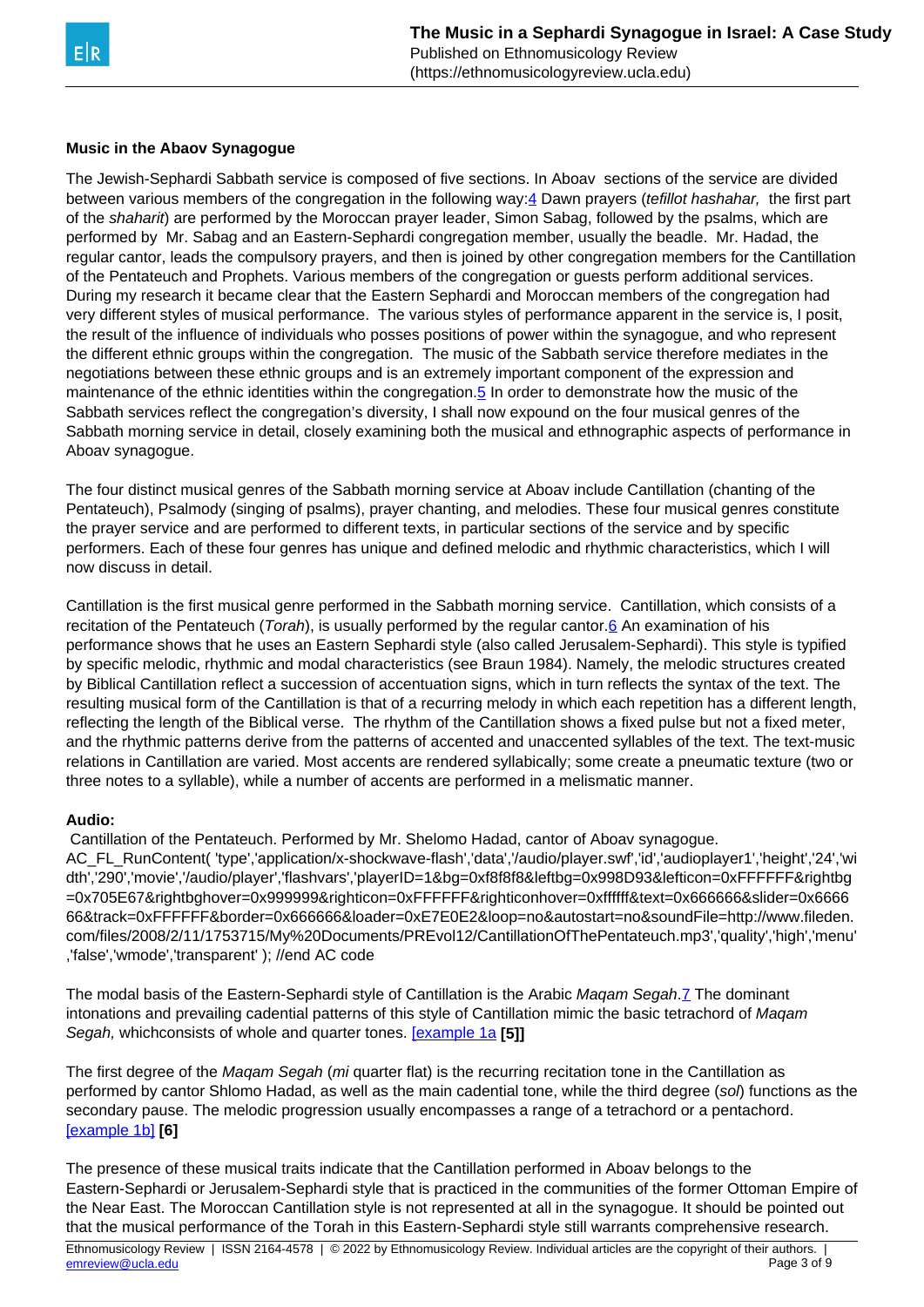

The second musical genre performed in Aboav is Psalmody. Psalmody is the opening section of many morning synagogue services, and consists of a sung selection of psalms. Psalmody in Aboav is performed each Sabbath by two congregation members. One performer represents the Moroccan style and the other represents the Sephardi style (the latter is performed by two individuals who alternate every week.) While the two styles are different, they do share some musical characteristics. Both contain a two-part melody that consists of two motifs, separated by clear-cut stops, and these stops are performed only in certain sections of the verses. Melodically, an interval of a minor second separates the final tone of the first motif and the final tone of the second motif, and the entire tonal system of the psalmody is based on a pentachord. In both styles the rhythm is a kind of flowing rhythm that is based on the prosody of the text.

[\[example 2a\]](https://ethnomusicologyreview.ucla.edu/V12MarksEX2a.html) **[7]**

### **Audio:**

Psalmody in Moroccan style. Performed by Mr. Shimon Sabag.

AC\_FL\_RunContent( 'type','application/x-shockwave-flash','data','/audio/player.swf','id','audioplayer2','height','24','wi dth','290','movie','/audio/player','flashvars','playerID=2&bg=0xf8f8f8&leftbg=0x998D93&lefticon=0xFFFFFF&rightbg =0x705E67&rightbghover=0x999999&righticon=0xFFFFFF&righticonhover=0xffffff&text=0x666666&slider=0x6666 66&track=0xFFFFFF&border=0x666666&loader=0xE7E0E2&loop=no&autostart=no&soundFile=http://www.fileden. com/files/2008/2/11/1753715/My%20Documents/PREvol12/PsalmodyInMoroccanStyle.mp3','quality','high','menu','f alse','wmode','transparent' ); //end AC code

Psalmody in Eastern-Sephardi style. Performed by Mr. Meir Cresanty.

AC\_FL\_RunContent( 'type','application/x-shockwave-flash','data','/audio/player.swf','id','audioplayer3','height','24','wi dth','290','movie','/audio/player','flashvars','playerID=3&bg=0xf8f8f8&leftbg=0x998D93&lefticon=0xFFFFFF&rightbg =0x705E67&rightbghover=0x999999&righticon=0xFFFFFF&righticonhover=0xffffff&text=0x666666&slider=0x6666 66&track=0xFFFFFF&border=0x666666&loader=0xE7E0E2&loop=no&autostart=no&soundFile=http://www.fileden. com/files/2008/2/11/1753715/My%20Documents/PREvol12/PsalmodyInEasternSephardiStyle.mp3','quality','high',' menu','false','wmode','transparent' ); //end AC code

The slight differences of style between the Moroccan performance and the Sephardi performance include different recitation tones, different melodic direction in the second motif of the verse, and different pauses in the melody that create variations of rhythmic structure. [Example 2b](https://ethnomusicologyreview.ucla.edu/V12MarksEX2b.html) **[8]** demonstrates this variation, showing how the Moroccan performer omits the stop after the first hemistich of the verse, while the Eastern-Sephardi performer does include this stop.

Analysis of the performances, repeated listening, and interviews with the two informants who perform the psalmody in Aboav led me to the conclusion that in the psalmodic genre there are some central characteristics common to all performers, whether Moroccan or Eastern-Sephardi, but that there also exist differences in execution which afford an Eastern-Sephardi or Moroccan coloring to the music.

Prayer chanting is the third musical genre of Sabbath service in Aboav and includes the performance of most of the prose texts of the Jewish liturgy. Prayer chanting covers the bulk of the liturgy and is performed by the regular cantor alone. Prayer chanting has not been researched enough as a Jewish musical genre in the past. This study explores this genre in a deep and detailed way and examines the different performance styles of this genre in Aboav synagogue. Prayer chanting consists of melodies that do not belong to the three other musical genres of the prayer service, and which have several definite musical characteristics. First, they are based on the modal system of the Arabic Maqamat Rast and Bayat. Second, the melodic lines are divided into sections and units by primary and secondary cadential tones, and by concluding formulae. Third, the melodic contours are based on tone rows of tetrachords and pentachords and flow around key recitation tones. Finally, the rhythmic patterns are based on a flowing rhythm that consists of stops, accentuations and patterns of tone duration. [\[example 3a\]](https://ethnomusicologyreview.ucla.edu/V12MarksEX3a.html) **[9]** [\[example 3b\]](https://ethnomusicologyreview.ucla.edu/V12MarksEX3b.html) **[10]**

Prayer chanting in Aboav is a unique musical genre which has not until now been defined as a musical genre in the field of Jewish musical research. It stems from two related musical traditions: the Jewish Sephardi liturgical tradition and the urban musical tradition of the Near East Islamic countries.

#### **Audio:**

Prayer Chanting in Maqam Rast. Performed by Mr. Shelomo Hadad. AC\_FL\_RunContent( 'type','application/x-shockwave-flash','data','/audio/player.swf','id','audioplayer4','height','24','wi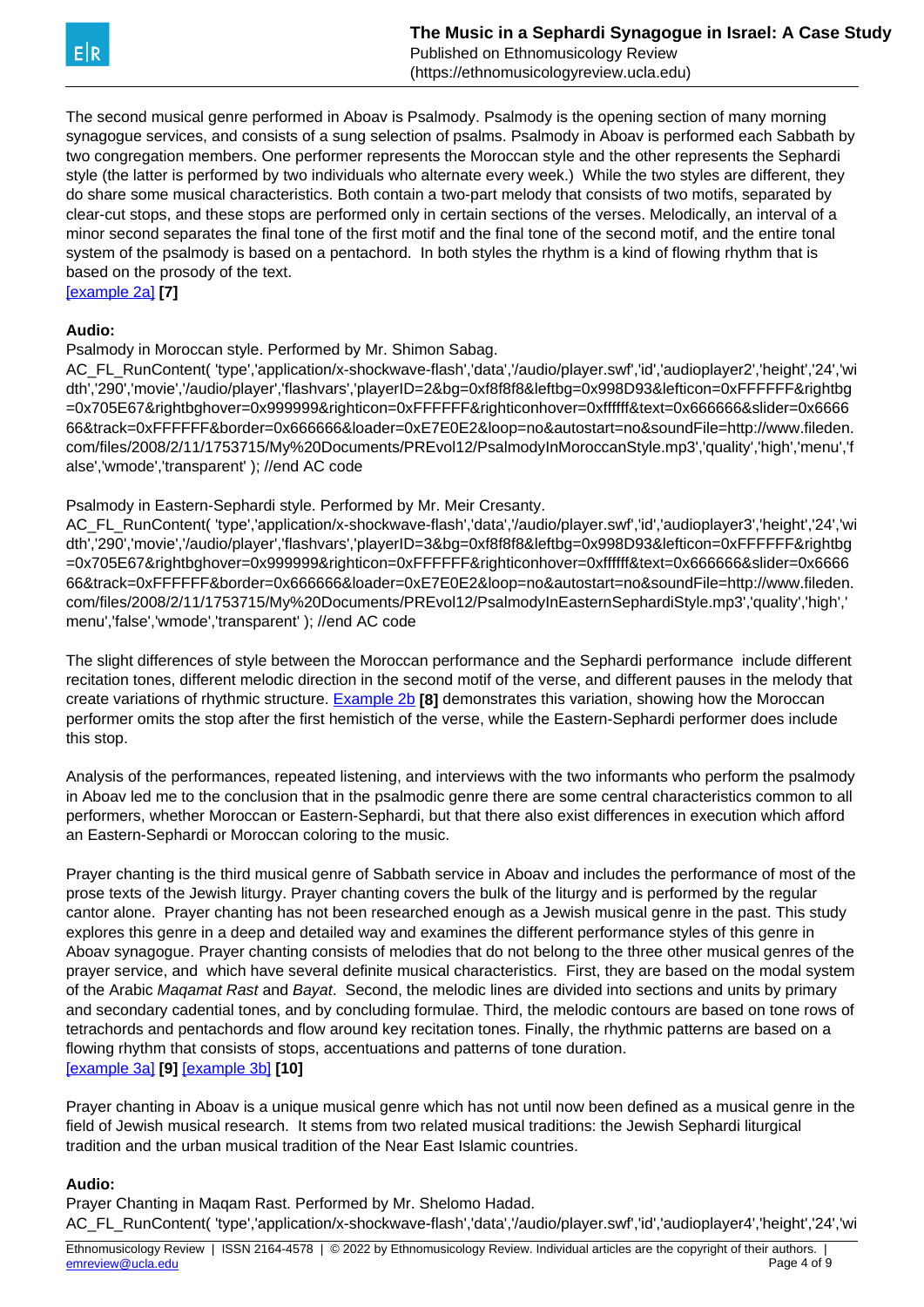Published on Ethnomusicology Review (https://ethnomusicologyreview.ucla.edu)

<span id="page-4-0"></span>dth','290','movie','/audio/player','flashvars','playerID=4&bg=0xf8f8f8&leftbg=0x998D93&lefticon=0xFFFFFF&rightbg =0x705E67&rightbghover=0x999999&righticon=0xFFFFFF&righticonhover=0xffffff&text=0x666666&slider=0x6666 66&track=0xFFFFFF&border=0x666666&loader=0xE7E0E2&loop=no&autostart=no&soundFile=http://www.fileden. com/files/2008/2/11/1753715/My%20Documents/PREvol12/PrayerChantingInMaqamRast.mp3','quality','high','men u','false','wmode','transparent' ); //end AC code

The fourth musical genre in Aboav are the melodies sung in Sabbath morning prayers. They are, for the most part, metric tunes with a fixed cyclical structure. All melodies are constructed of a series of two or four musical phrases that usually fit the syntactical structure of the text. In the course of the service, the melodies serve as "musical stations" (Seroussi 1996:64-65). They are clearly distinguishable from the unrhythmical progression of the prayers. These stations are situated at different points in the service, sometimes at the beginning or end of a section, and sometimes at other points. They are usually sung by the congregation as a group.[8](#page-4-0)

## **Audio:**

Melody. Performed by Mr. Shelomo Hadad.

AC\_FL\_RunContent( 'type','application/x-shockwave-flash','data','/audio/player.swf','id','audioplayer5','height','24','wi dth','290','movie','/audio/player','flashvars','playerID=5&bg=0xf8f8f8&leftbg=0x998D93&lefticon=0xFFFFFF&rightbg =0x705E67&rightbghover=0x999999&righticon=0xFFFFFF&righticonhover=0xffffff&text=0x666666&slider=0x6666 66&track=0xFFFFFF&border=0x666666&loader=0xE7E0E2&loop=no&autostart=no&soundFile=http://www.fileden. com/files/2008/2/11/1753715/My%20Documents/PREvol12/Melody.mp3','quality','high','menu','false','wmode','trans parent' ); //end AC code

The melodies in the Aboav sabbath morning service originated in various places and periods. There are among them ancient melodies, songs of Safed's old tradition, tunes of the Palestinian Arabs, melodies from Syria, Egypt, Morocco, Turkey and Tunis, tunes derived from paraliturgical poetry, Ashkenazi tunes, and others derived from popular Israeli musical culture. The different sources of the melodies also exemplify the ethnic composition of the congregation—every ethnic culture in the synagogue is represented in the repertoire of melodies. Most of the melodies are "adopted" tunes from the Near East musical cultures, and I found that the process of adopting melodies into the prayer service in this synagogue has continued from the synagogue's inception until the present day.<sup>9</sup> The larger part of the repertoire is based on the maqam modal system.<sup>10</sup> A small group of melodies is based on tetrachords or pentachords and few other tunes are based on the western minor key. A large number of the melodies (27 out of 50) clearly belong to the musical culture of the Near East and North Africa: 12 are Arab melodies, 3 from Halab (Syria), 2 from Iraq, 3 from Morocco, 2 from Tunisia, 4 from Turkey, 1 from Egypt. Thirteen melodies that are of unknown origin have musical traits that relate them to the Near Eastern musical culture, such as modal systems (maqam) or styles of melodic contour and structure. Example 4 shows an Arab melody adapted for use in the synagogue setting. [\[example 4\]](https://ethnomusicologyreview.ucla.edu/V12MarksEX4.html) **[11]**

My research revealed that the performance styles of the musical genres in Aboav reflect individual influence and power dynamics within the congregation. I will now discuss some of the ethnographic and socio-historical aspects of my research in order to clearly show how these dynamics are realized.

In the last two decades, there have been changes in the musical aspects of the Sabbath morning service. Most of the changes in the music have occurred in the melodies, and worshippers consider the cantor, Shlomo Hadad, to be responsible for additions to the repertoire. Mr. Hadad himself repeatedly emphasized that he had initiated the addition of a considerable proportion of the tunes now sung in Aboav. It was he, for example, who introduced the tunes based on *piyyutim* (religious poems). Mr. Hadad is also the initiator of the ritual of singing religious songs in the Eastern-Sephardi style on Friday evenings, called "bakkashot singing" (see Ya'ayama 2003:15-73). Since the cantor conducts the singing of the bakkashot on the Sabbath eve, he is most familiar with this repertoire, and choses tunes from the bakkashot music that he considers most suitable to the text of the Sabbath morning service. The congregation has learned these songs under his guidance.

The cantor also decides which melody is to be sung in a majority of the musical stations of the Sabbath service. Mr. Hadad has a decisive voice in picking melodies and thus his role in choosing the repertoire of the Sabbath services and determining the predominant style of the service's music is of the utmost importance. Sometimes the cantor's choice of melodies is motivated by concerns such as welcoming guests or members of the congregation. For instance, during Sabbath services in which a guest of a non-religious family or one of the Ashkenazi members who is not acquainted with the music sung in the Aboav synagogue, is called to the Torah, the cantor always performs the tunes in the service in the Hijaz magam, which has an Israeli or Ashkenazi flavor, in his view.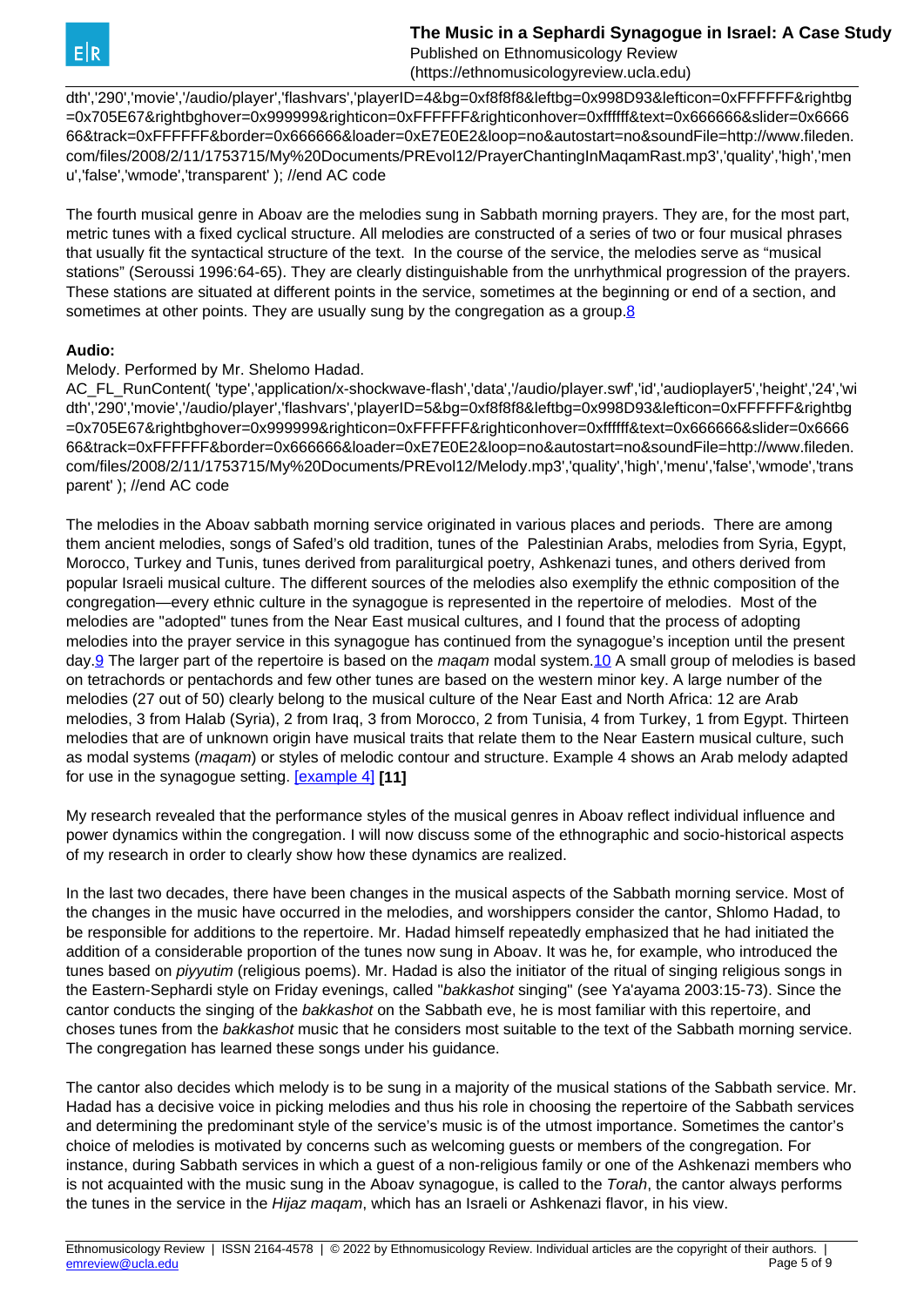Published on Ethnomusicology Review (https://ethnomusicologyreview.ucla.edu)

The cantor also chooses the melodies for the celebration of traditional events by the congregation. For instance, on the Sabbath's close to the beginning of the Hebrew month he directs the congregation to sing a specific melody that is always performed on the first day of the month. Similarly, on days close to the celebrations of the holy figures of the Moroccan community (hilulot tzadikim) the cantor sings the melody of the kedusha to a Moroccan tune associated with these celebrations. Moreover, when the Lag ba'Omer and Simhat Torah festivals are approaching he sings the melody known as "the Abu family's melody", which is associated with the processions carrying the ancient Torah scroll of the Aboay synagogue during these holidays. Singing these tunes is a musical announcement to the congregation of the coming traditional events, and is also a method used by the cantor to uplift the atmosphere in the synagogue and make it more festive.

The cantor's influence on the music of the synagogue is also pedagogical, as he is the central figure in the education of the next generation in the synagogue. Mr. Hadad informed me that since the age of 18 he had been teaching the children of the congregation the liturgy in a style of performance that he calls "our Eastern-Sephardi style". He indicated that he would like to pass on this performance style that he had learnt from the previous cantors of Aboav synagogue, as well as pass on his own innovations (the melodies and the magam system of prayer chanting). The group of children he teaches plays an active part in Sabbath and holidays services, and perform parts of the service, mainly in the Psalmody section and some of the melodies.

Another prominent figure in the synagogue, the beadle Mr. Meir Cresanti, also has a major influence in the synagogue's music. Mr. Cresanti is the son of the former cantor of Aboav. He was taught the liturgy in the Eastern-Sephardi style by his father and is considered by the congregation and by the cantor to possess a vast knowledge of this style and repertoire. Mr. Cresanti has attempted to preserve the Eastern-Sephardi style of performance in the synagogue, and has the authority to appoint all the performers of the service. This authority was given to him by the Eastern-Sephardi group in the synagogue and is accepted by the other participants. During my fieldwork, I noticed that Mr. Cresanti is very strict in his choice of performers for the service and always appoints congregation members to main parts who are of Eastern-Sephardi origin and know this style of liturgy. Even when the cantor is absent, Mr. Cresanti never replaces him with somebody from the Moroccan group.

The third important figure in the synagogue is Mr. Shimon Sabag. Mr. Sabag was born in Morocco and came to Safed at the age of twenty. He has attended Sabbath and holiday services in Aboav since the 1980s, and is considered a proficient performer of the Moroccan style of liturgy. During the time of my research he was the leader and representative of the North African group in the synagogue. In our interview he stated that he had demanded of Mr. Cresanti, the beadle, that part of the Aboav service be performed in the Moroccan style. Mr. Cresanti agreed and appointed him as the prayer-leader of the first section of the service, and of part of the psalm section.

In speaking with these three members of the synagogue, it became clear that the appointment of the performers is an expression of the relationships and interactions of the ethnic groups within the congregation. The cantor and the beadle, who belong to the Eastern-Sephardi tradition that has been developing in the synagogue for five hundred years, hold the foremost posts in the synagogue, and are particularly influential with regard to the performance of the prayers. The central and most important part of the service (the compulsory prayer and the Cantillation of the Torah) is performed by the cantor in the Eastern-Sephardi style. However, the Moroccan group in the synagogue is now also represented in the first part of the service, which includes the dawn prayers and the psalm section; this is sung by the same performer in a Moroccan style, in collaboration with the performer of the Eastern-Sephardi style.

The style of worship (nosah) and the way in which the prayers are performed in practice is of great concern to the worshippers and their leaders. When the three main informants were asked what, in their view, their "version" of the prayers entailed, they replied: "the music of the prayers," "the tunes of the prayers," and "our tradition." They especially emphasized the melodic progressions: "the singing," "the songs," or "the cantor's performance" (hazzanut) as components of their styles. In view of the worshipper's definitions of the styles, and taking into account my own investigation of the music, I can conclude that both the Eastern Sephardi and Moroccan styles of worship are found in the service. In principle, although the liturgical text is a fundamental element of the prayer, it is the music that creates the unique style which constitutes a special version of the service unique to Aboav. This music is performed in styles which the performers and the congregation feel to be correct according to their customs and tradition.

My research has shown that the styles of performance in the Sabbath services reflect aspects of the ethnic identity of groups within the congregation. As the congregation's dominant ethnic identity is Sephardi, the music of the prayers is thus performed mainly in the Eastern Sephardi style. In discussions with the beadle and cantor, they emphasized that they are very strict about performing the main sections of the service (Cantillation and prayer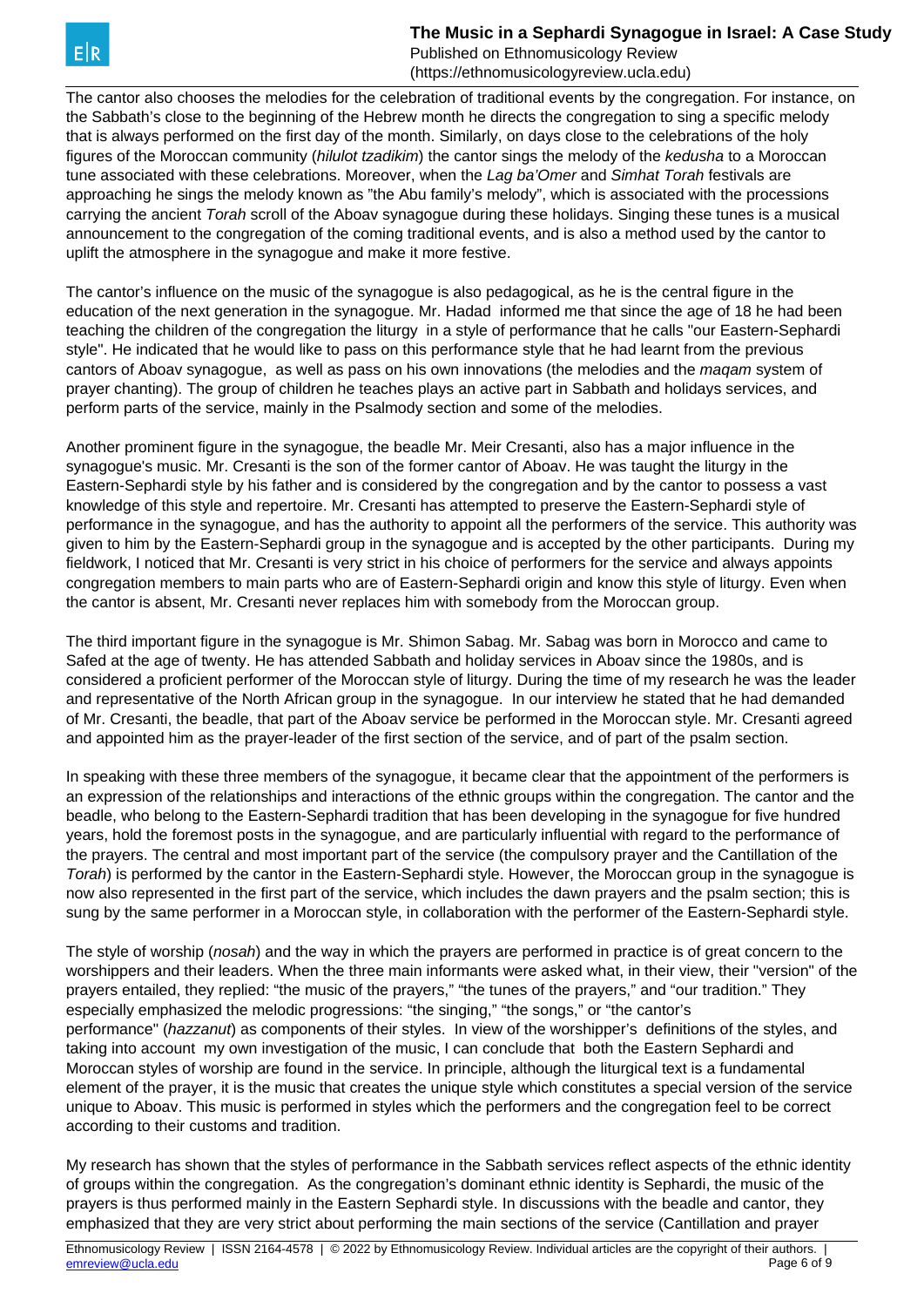Published on Ethnomusicology Review (https://ethnomusicologyreview.ucla.edu)

<span id="page-6-0"></span>chanting) in the Eastern-Sephardi style, and that they will not allow these sections to be performed in the Moroccan style. Likewise, the performance of the Psalmody is an example of one way in which the Moroccan group has negotiated with the dominant Eastern Sephardi group in expressing their music within the service. Their demand that the Moroccan style be included in the execution of the prayers demonstrates this. These questions continue to be worked out within the synagogue. For example, in the first year of my fieldwork, the prayer leader of the first section (who is of Moroccan origin) performed solo, while in the second year of my research the psalms began to be sung by two people: the prayer leader, of Moroccan descent, and the beadle, of Safed Eastern Sephardi descent. The performance alternated between the Moroccan performer and the Eastern-Sephardi performer after each section. The Eastern-Sephardi group claims that the liturgical tradition of the synagogue is Eastern-Sephardi, and should be preserved; in general they do not want to accede to the demands of the Moroccan group, which joined the five-hundred year old synagogue only fifty years ago. Therefore, among the genres examined in this study, the Moroccan style is found only in a small number of melodies.

## **Conclusions**

This study explored the music of a Sabbath morning service at one Sephardi synagogue in Israel. Three aspects were examined: musical characteristics; the role of music in the Sabbath service; and the social dynamics behind the Sabbath performances. As I have shown, this music consists of four different genres that are performed by specific individuals in fixed contexts, with different types of texts. The study revealed the centrality of music to religious ritual at Aboav. It also uncovered the connections between social relations and musical processes within the synagogue. In order to reach general conclusions about musical styles in Eastern-Sephardi synagogues, it would be necessary to extend this research to a greater number of Eastern-Sephardi synagogues in Israel and the Diaspora[.11](#page-6-0)

## **Notes**

1. The recordings were not done on Sabbath since recording is not allowed on this holy day. I recorded the informants on other occasions. The problem of fieldwork of Jewish liturgy on Sabbath appears in Summit's research of synagogue music in the U.S. (Summit 2000:9-10).

2. In this article the terms "Eastern-Sephardi" and "Jerusalem-Sephardi" are synonymous.

3. The Ashkenazi Jews are descendants of Jews who came originally from eastern and central Europe The Ashkenazi liturgy has its own musical style, but this style is not represented in Aboav Synagogue.

4. See [appendix 1](https://ethnomusicologyreview.ucla.edu/V12MarksAPPENDIX1.html) **[12]** for more detailed information.

5. The expression "ethnic group" in this article refers to the cultural boundaries of a group, which create a dichotomy between the members of that group and those outside it (Barth 1969:14). Royce (1982:17-23), following Barth's definition, defines an ethnic group as a group of people who believe that they have a common historical past and culture and who identify themselves with this past and culture through their contact with other groups. "Ethnic identity," according to Royce, is the totality of the feelings of a group with regard to the common values, symbols, and history that create the separate group identity of the group as a whole.

6. The performance of the Biblical texts is done according to a system of signs called masoretic accents (ta'amei migra), which appear below or above the Biblical text, but not in the scrolls from which the portions are read in the synagogue. The accents indicate to the reader the location of pauses or continuous reading. Since each accent has a different grade of disjunctiveness or conjunctiveness, they also indicate to the reader diverse degrees of prosodic emphasis. In theory, each accent has a defined musical realization, but in practice the musical discreteness of each accent decreases from the clearly defined strong pauses down to the weak conjunctive accents. The division of the Biblical text caused by reading according to the accents also has a hermeneutic dimension.

7. In Arabic music, a magam (plural magamat) is a set of notes with traditions that define their relationships, characteristic patterns, and melodic development. The Arabic scales on which maqamat are built are not even tempered like the chromatic scale of Western classical music. The 5th notes are tuned based on the 3rd harmonic. The tuning of the rest of the scale's notes depends on the maqam. Many maqamat include notes that can be approximated with quarter tones.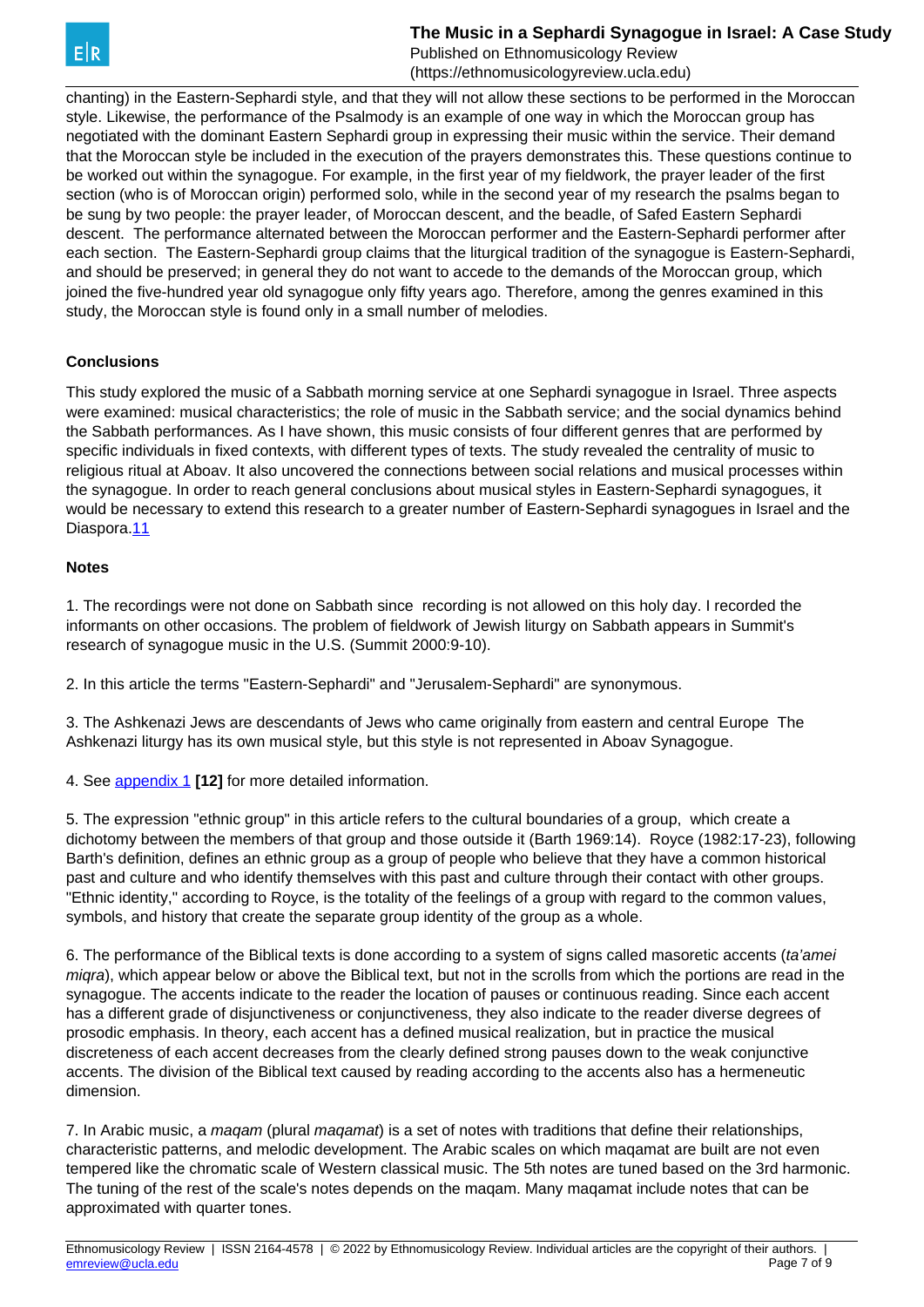

8. See [appendix 2](https://ethnomusicologyreview.ucla.edu/V12MarksAPPENDIX2.html) **[13]** for list of melodies and their origins.

9. For detailed explanation of "adopted" melodies in Sephardi liturgy see Bahat 1986; Seroussi 1988; Seroussi & Weich-Shahak 1990.

10. See [appendix 3](https://ethnomusicologyreview.ucla.edu/V12MarksAPPENDIX3.html) **[14]** for list of melodies and their modal systems.

11. The author of this article is currently conducting an extensive study of the Eastern-Sephardi (Jerusalem-Sephardi) musical tradition, under the auspices of the Jewish Music Research Centre at the Hebrew University, Jerusalem.

### **References**

Bahat, Avner 1986. "Les contrafacta-hebreux des romanzas judéo-espagnoles." Revista de Musicología 9:68-141.

Barth, Fredrick 1969**.** Ethnic Groups and Boundaries. Boston: Little, Brown & Co.

Braun, Yehezke'el. 1984. "Studies in the 'Jerusalem-Sepharadi' Style as sung by Nissan Cohen-Melamed." Pa'amim 19:70-87. (Hebrew).

Diaz-Mas, Paloma.1992. Sephardim: The Jews from Spain. Chicago & London: The University of Chicago Press.

Feld, Steven. 1984. "Sound Structure as Social Structure." Ethnomusicology 28(3):383-409.

Idelsohn, Abraham Z. 1923. Gesange der orientalichen Sefaradim. Jerusalem Berlin-Wien: Benjamin Harz Verlag (HOM IV).

\_\_\_\_\_\_\_\_\_\_. 1925. Gesange der marokkanischen Juden. JerusalemBerlin-Wien: Benjamin Harz Verlag (HOM IV).

Reily, Suzel. 1992. "Musica Sertaneja and Migrant Identity: The Stylistic Development of a Brazilian Genre." Popular Music 11(3):337-358.

Royce, Anya P. 1982. Ethnic Identity: Strategies of Diversity. Bloomington: Indiana University Press.

Seeger, Anthony. 1987. Why Suyá Sing: A Musical Anthropology of an Amazonian People. Cambridge: Cambridge University Press.

Seroussi, Edwin 1988. "Schir Hakawod' and the Liturgical Music Reforms in the Sephardic Community in Viena, ca. 1870-1925: A Study of Change in Religious Music." Ph.D. Dissertation. University of California, Los Angeles.

\_\_\_\_\_\_\_\_. 1996. Sephardi Portuguese Synagogue Music in 19th Century Reform Smyces from Hamburg: Ancient Oral Tradition in the Dawn of Modernity. Jerusalem: The Magnes Press.

Seroussi, Edwin, and Sousana Weich-Shahak. 1990. "Judeo-Sephardi Contrafacts and Musical Adoptation. The Oral Tradition." Orbis Musicae 10:164-194.

Shiloah, Amnon. 1986. Continuity and Change in the Musical Tradition of The Sephardi Jews. Jerusalem: Misgav - The Institute of Research of Sephardi and Eastern Legacy. (Hebrew).

Shur, Nathan. 1983. The History of Safed. Jerusalem: Ariel Pub. (Hebrew).

Stokes, Martin, editor. 1994. Ethnicity, Identity and Music: The Musical Construction of Place. Oxford, New York: Berg.

Summit, Jeffrey A. 2000. The Lord's Song in a Strange Land: Music and Identity in Contemprary Jewish Worship. New York: Oxford University Press.

Turino, Thomas. 1989. "The Coherence of Social Style and Musical Creation among the Aymara in Southern Peru." Ethnomusicology 33(1):1-30.